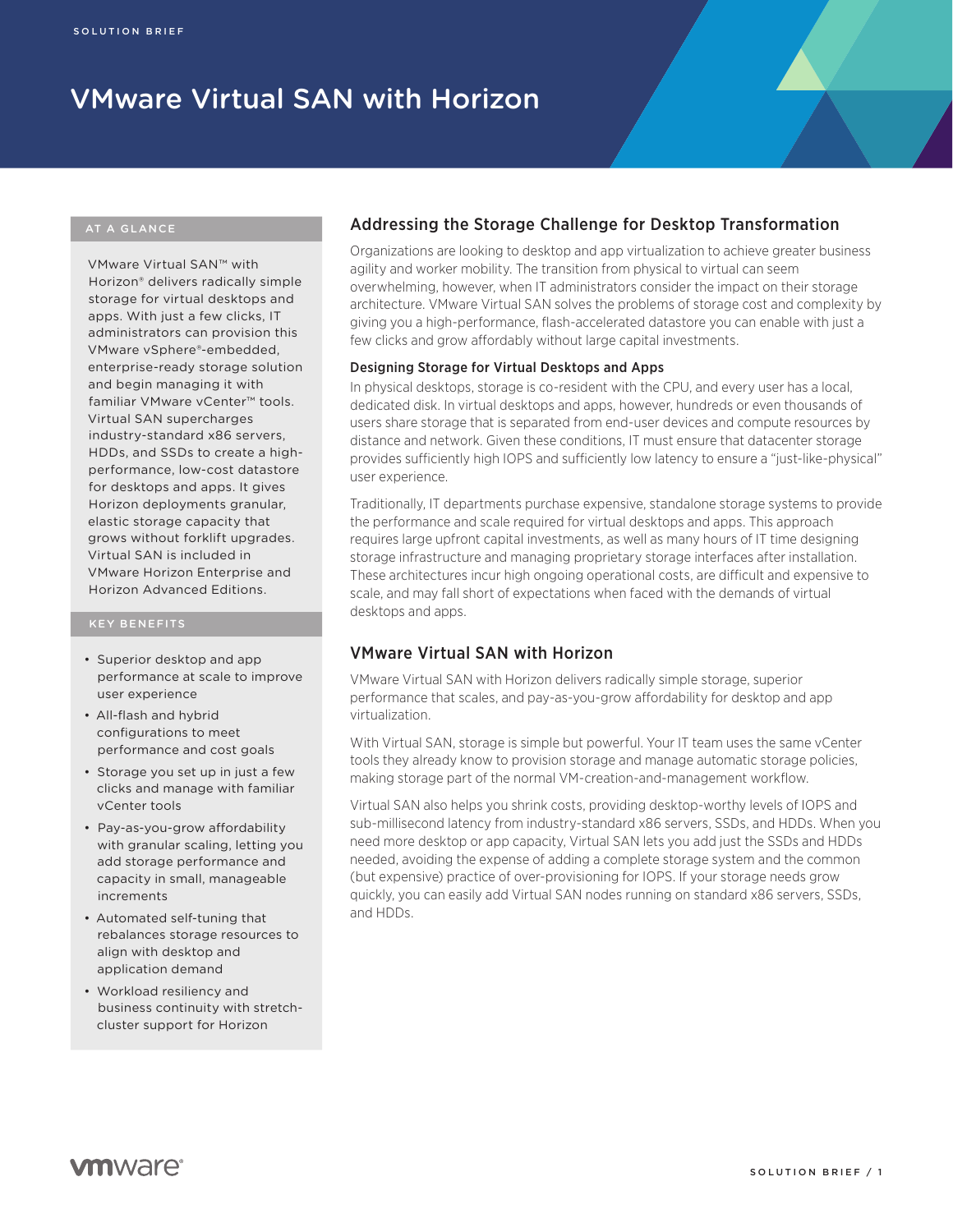#### How It Works

Virtual SAN is embedded directly into the vSphere kernel, giving it a unique position in the hypervisor I/O path and making it more efficient than solutions that rely on virtual appliances. It pools server-attached SSDs and HDDs to create a distributed, shared datastore, providing a software-defined storage tier for virtual desktops and apps. The storage tier delivers exceptional performance and minimizes storage latencies by caching and buffering I/O traffic using server-side flash.



**Figure 1:** Virtual SAN with Horizon Architecture

# Reduced Cost and Complexity

Virtual SAN with Horizon reduces the cost and complexity associated with storage for virtual desktops and apps.

## Radically Simple Storage for Desktops and Apps

Virtual SAN simplifies managing and automating storage for desktops and apps by eliminating traditional, purpose-built storage systems and by letting IT use familiar vCenter tools rather than proprietary storage-management interfaces. Virtual SAN integrates storage policies into the VM-creation workflow, ensuring each virtual desktop automatically has the type of storage it needs. There are no additional VMs or virtual appliances to install; you can enable Virtual SAN with just a few clicks. Virtual SAN lets you set automated storage policies at the VM level, allowing storage to self-tune and balance according to desktop and app demand.